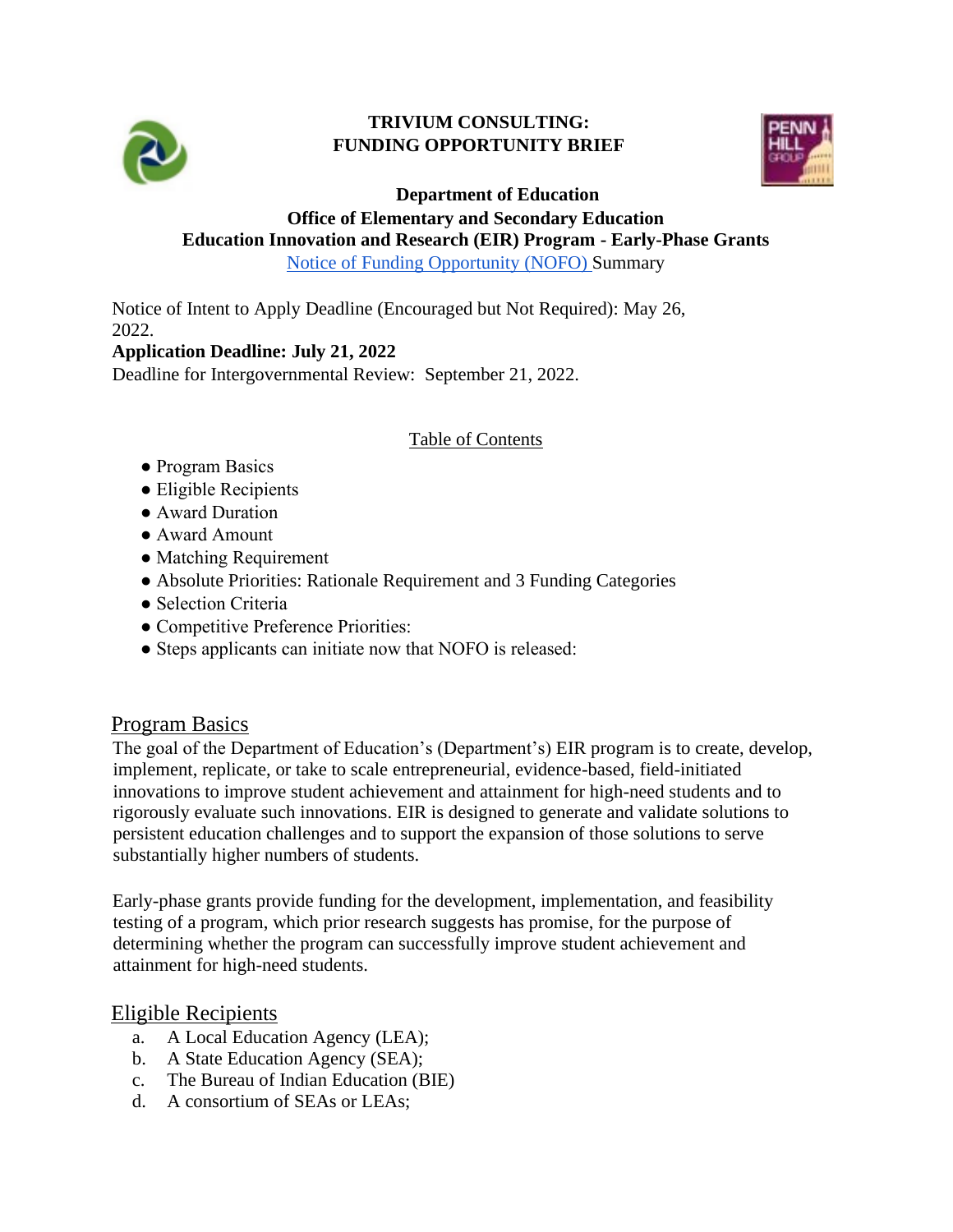- e. A nonprofit organization; and
- f. An LEA, an SEA, the BIE, or a consortium described in clause (d), in partnership with
	- i. A nonprofit organization;
	- ii. A business;
	- iii. An educational service agency; or
	- iv. An Institution of Higher Education (IHE).

### Award Duration

• Up to 60 months (5 project years)

# Award Amount

- *Estimated Award Ceiling:* \$4,000,000.
- *Estimated Available Funds for the program:* \$159,400,000.

# Matching Requirement

- Recipients must provide, from Federal, State, local, or private sources an amount equal to 10 percent of funds provided under the grant to carry out activities supported by the grant.
- These funds may be provided in cash or through in-kind contributions.
- Grantees must include a budget showing their matching contributions to the budget amount of EIR grant funds and must provide evidence of their matching contributions for the first year of the grant in their grant applications.

● The matching requirement may be waived on on a case-by-case basis, upon a showing of exceptional circumstances, such as:

(i) The difficulty of raising matching funds for a program to serve a rural area;

(ii) The difficulty of raising matching funds in areas with a concentration of LEAs or schools with a high percentage of students aged 5 through 17 who are:

(A) In poverty, as counted in the most recent census data, or;

(B) Eligible for a free or reduced-price lunch.

### Absolute Priorities: Rationale Requirement and 3 Funding Categories

• The program has four Absolute Priorities.

● Early-phase Grants *must* address the first of these priorities (Demonstrates a Rationale), *as well as one of the other three*) each of which constitute their own funding categories ("General," "Promoting Equity…", and "Meeting Student Social, Emotional, and Academic Needs").

The Absolute Priorities are

- 1. *Demonstrates a Rational:*
	- a. Early-phase applicants must submit prior evidence of effectiveness that "demonstrates a rationale."
	- b. This means that a key project component included in the project's logic model is informed by research or evaluation findings that suggest the project component is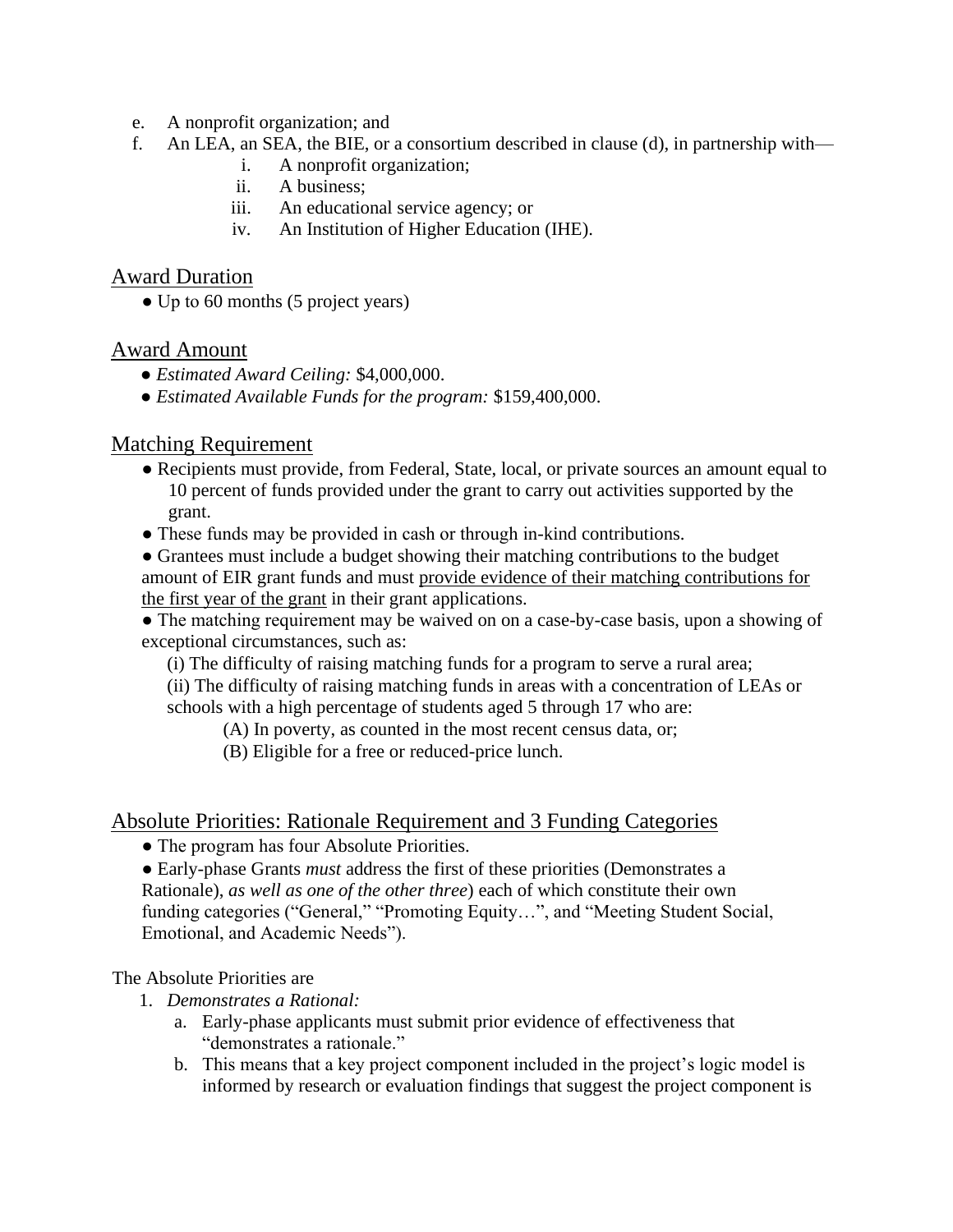likely to improve relevant outcomes.

- 2. *Field-Initiated Innovations –General.* This is the first of three funding categories. Activities include:
	- a. Projects that align with the general purpose of the EIR program: To create and take to scale entrepreneurial, evidence-based, field-initiated innovations to improve student achievement and attainment.
- 3. *Field-Initiated Innovations—Promoting Equity in Student Access to Educational Resources and Opportunities.* This is the second of three funding categories. Activities include:
	- a. Innovations to improve student achievement and attainment in the science, technology, engineering, or mathematics (STEM) education field, by improving and expanding STEM learning and engagement.
	- b. Expanding opportunities in computer science for underrepresented students, such as students of color, girls, English learners, students with disabilities, youth from rural communities, and youth from families living at or below the poverty line,
- 4. *Field-Initiated Innovations—Meeting Student Social, Emotional, and Academic Needs.*  This is the third of three funding categories. Activities include:
	- a. Promoting high-quality social and emotional learning projects.
	- b. Providing support for students' social and emotional needs,
		- i. to benefit student wellbeing, and
		- ii. to support their academic success.

# Selection Criteria

An application may earn up to a total of 100 points based on the following factors. Descriptions of the activities constituting these factors are provided.

*A. Significance (20 points).* 

1. The extent to which the proposed project involves the development or demonstration of promising new strategies that build on, or are alternatives to, existing strategies

- *B. Quality of the Project Design (30 points).* 
	- 1. The extent to which there is a conceptual framework underlying the proposed research or demonstration activities and the quality of that framework. (10 points)
	- 2. The extent to which the goals, objectives, and outcomes to be achieved by the proposed project are clearly specified and measurable. (5 points)
	- 3. The extent to which the design of the proposed project is appropriate to, and will successfully address, the needs of the target population or other identified needs. (15 points)
- *C. Quality of Project Personnel (10 points).*
	- 1. The extent to which the applicant encourages applications for employment from persons who are members of groups that have traditionally been underrepresented based on race, color, national origin, gender, age, or disability.
	- 2. The qualifications, including relevant training and experience, of key project personnel.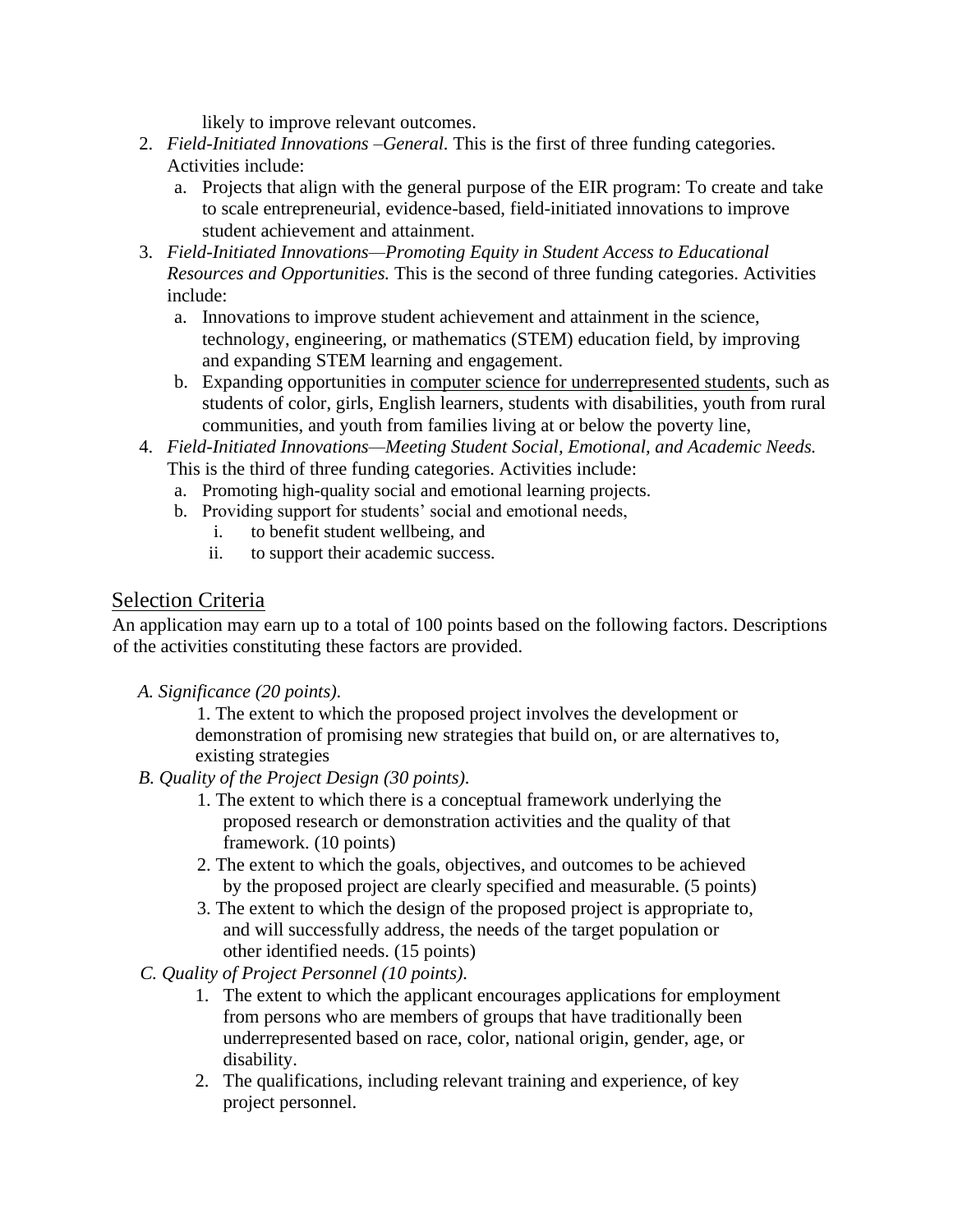- *D. Quality of the Management Plan (10 points).*
	- 1. Adequacy of the management plan to achieve the objectives of the proposed project on time and within budget, including clearly defined responsibilities, timelines, and milestones for accomplishing project tasks.
- *E*. *Quality of the Project Evaluation (30 points).* 
	- 1. The extent to which the methods of evaluation will, if well implemented, produce evidence about the project's effectiveness that would meet the What Works Clearinghouse standards with or without reservations as described in the What Works Clearinghouse Handbook. (20 points)
	- 2. The extent to which the methods of evaluation will provide performance feedback and permit periodic assessment of progress toward achieving intended outcomes. (5 points)
	- 3. The extent to which the evaluation plan clearly articulates the key project components, mediators, and outcomes, as well as a measurable threshold for acceptable implementation. (5 points)

# Competitive Preference Priorities:

- These are not required but are strongly encouraged.
- If an applicant chooses to address one or both competitive preference priorities, the applicant must explicitly identify, in the project narrative section of the application, the response to the competitive preference priorities it chooses to address.
- Up to 6 additional points may be awarded depending on how well the following priorities are addressed.
- *1. Promoting Equity in Student Access to Educational Resources and Opportunities (3 points*). Projects responding to this competitive preference priority must
	- Be designed to promote educational equity and adequacy in resources and opportunity for underserved students in middle school or high school.
	- Examine the sources of inequity and inadequacy and implement responses
	- Include rigorous, engaging, and well-rounded (e.g., that include music and the arts) approaches to learning that are inclusive with regard to race, ethnicity, culture, language, and disability status and prepare students for college, career, and civic life.
	- Include one or more of the following:
		- a. Student-centered learning models that may leverage technology to address learner variability and provide high-quality learning content, applications, or tools.
		- b. Middle school courses or projects that prepare students to participate in advanced coursework in high school.
		- c. Advanced courses and programs, including dual enrollment and early college programs.
		- d. Project-based and experiential learning, including service and work- based learning.
		- e. High-quality career and technical education courses, pathways, and industry-recognized credentials that are integrated into the curriculum.